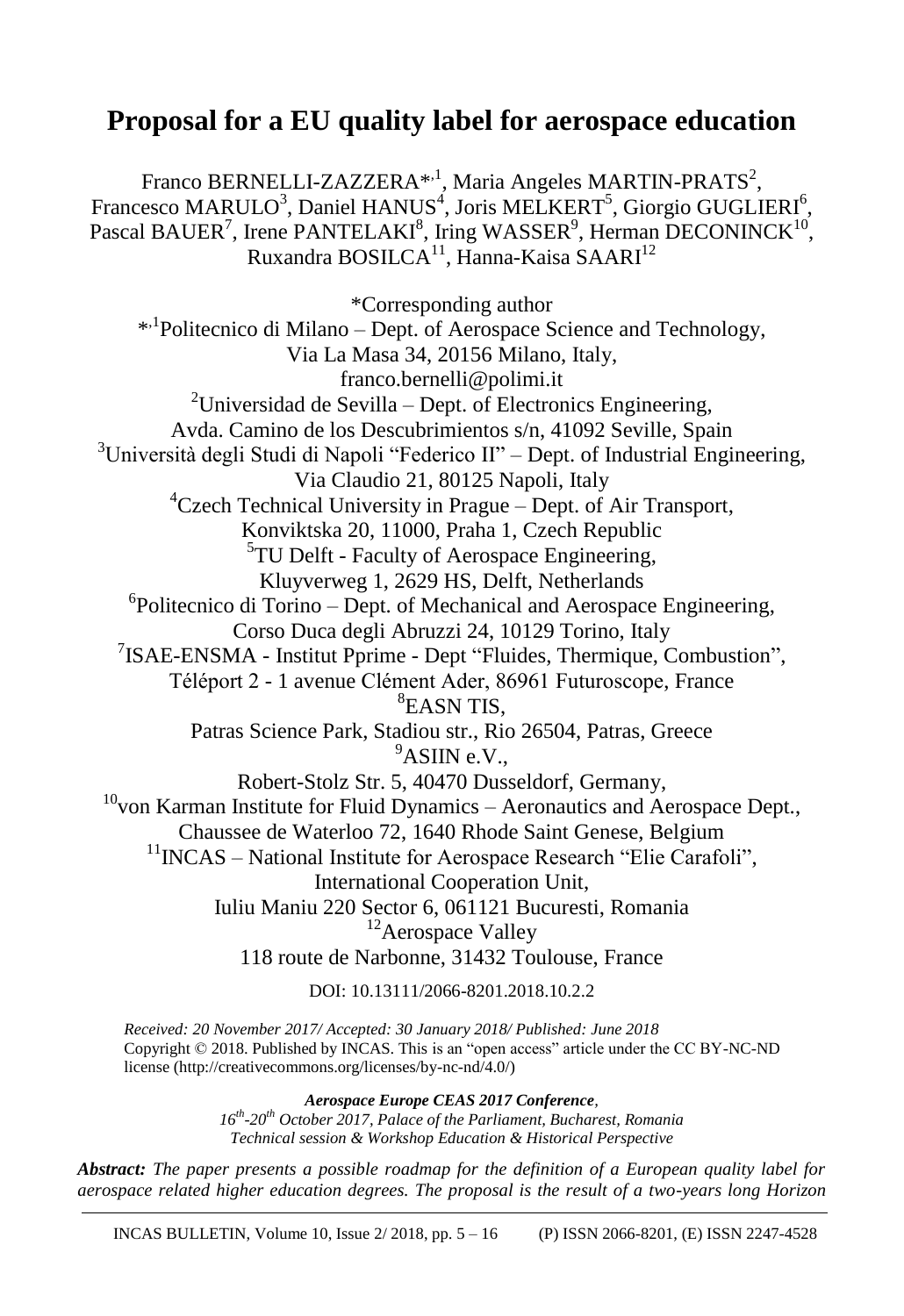*2020 project that has involved a great portion of the European stakeholders in aerospace: Universities, research centres, industries (both small and large) networks, associations and accreditation agencies. The core concept established is that it is possible to establish a sector-specific, content based, quality system, that can complement the existing national or European accreditation systems, providing added value to the internal and/or external quality assurance processes that are in place in most EU countries. The tools and processes proposed are sufficiently simple to be manageable by Universities in addition to their national accreditation processes or as stand-alone assessment. The main goal of the proposed process is the evaluation of the quality of the aerospace curricula in the European context, whereas the accreditation of the programme can be seen as an optional extension of the process, subject to further national regulations. The process is proposed in view of the awarding of a sector-specific, content based, quality label, to be issued by an appropriate*  legally recognized and qualified institution. 8 field tests with volunteering universities throughout *Europe have been performed. They experienced the method as very practical and to the point.*

*Key Words: aerospace higher education, quality in education, learning outcomes.*

## **ACRONYMS**

| AAT            | Aeronautics and Air Transport                                         |
|----------------|-----------------------------------------------------------------------|
| <b>ACARE</b>   | Advisory Council for Aviation Research and innovation in Europe       |
| AE             | Aerospace Engineering                                                 |
| <b>CDT</b>     | <b>Curriculum Description Table</b>                                   |
| <b>CEAS</b>    | Council of European Aerospace Societies                               |
| <b>EHEA</b>    | European Higher Education Area                                        |
| <b>EASN</b>    | <b>European Aeronautics Science Network</b>                           |
| EC             | <b>European Commission</b>                                            |
| <b>ECTS</b>    | European Credit Transfer System                                       |
| EU             | European Union                                                        |
| <b>EUR-ACE</b> | <b>EURopean ACcredited Engineer</b>                                   |
| <b>PEGASUS</b> | Partnership of a European Group of Aeronautics and Space Universities |
| QA             | <b>Quality Assurance</b>                                              |
| <b>SRIA</b>    | Strategic Research and Innovation Agenda                              |
| <b>VTR</b>     | Visiting Team Report.                                                 |
|                |                                                                       |

## **1. MOTIVATIONS AND OBJECTIVES**

Europe has successfully managed, during the past decades, to ensure a world-leading position in the global civil Aeronautics and Air Transport (AAT) market. A substantial portion of this accomplishment should irrefutably be attributed to the excellently-trained human potential ensured through a number of world class European Universities offering aeronautics education.

It has been realized, nonetheless, that during the recent years, both the European Aeronautics and Air Transport sectors have been facing tremendous societal, environmental and competitiveness challenges, as well as, concurrently, it has been noticed that aviation related studies are not considered as "prestigious" as other scientific fields such as medicine, law, etc. As a result, the number and quality of aviation engineering students is at risk of not keeping up with the evolving and increasing demand of the sector, to the point where the European Aviation industry might have a shortage of highly skilled engineers.

Consequently, in order to reinforce and corroborate the global competitiveness of Europe in the dynamic global market, it is imperative that the European aviation sector (i.e. Industry,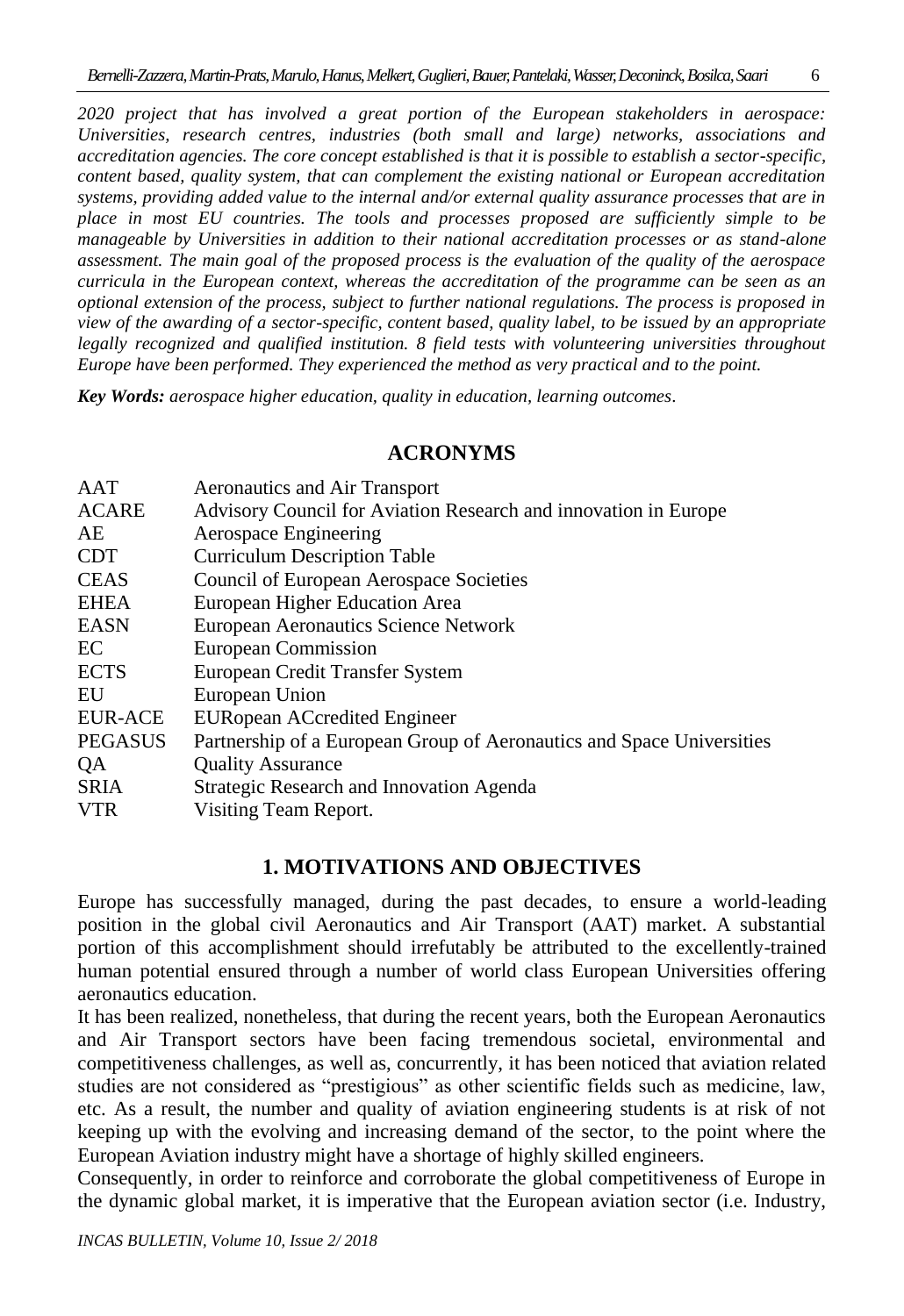Research Establishments, Academia, etc.) improves the quantity, as well as the quality and skills of its engineers and researchers. The aforementioned eminent necessity of providing the European aviation sector access to a greater, highly-skilled, excellently educated, experienced and motivated workforce has been commonly recognized by all AAT stakeholders as well as, most importantly, by the European Union (EU). In addition, the Advisory Council for Aviation Research and Innovation in Europe (ACARE) has, already since 2004, recognized the problem of the declining magnitude and deftness of the European aviation engineering and scientific workforce, and accordingly instigated the publication of two relevant studies: an "Education Study" [1] and an "Accreditation Study" [2].

Amongst the foremost conclusions of these studies was the acknowledgement of the need to take a concrete action towards the establishment of a platform where university representatives or networks and the demand side (e.g. Industry, Research Establishments) could meet at regular intervals to exchange views on the requested developments of the curricula at universities.

In addition, issues such as the importance of identifying and implementing appropriate mechanisms to measure the quality of education through accreditation and student qualification, as well as, of improving the image of a potential career in the Air Transport sector, were also underlined.

Equivalent conclusions and suggestions have been outlined by ACARE Working Group 5 (i.e. Prioritizing research, test capabilities and education) which had the responsibility to provide input to the Strategic Research and Innovation Agenda (SRIA), related to the educational needs of Europe towards the ambitious strategic goals of Flightpath 2050. In particular, ACARE WG5 has intensely and very keenly stressed [3] the prominent need to establish a fully integrated European aviation education system capable to deliver the required high-quality workforce.

The European aerospace sector is not only the most integrated one with regard to industry, but probably it is also the most advanced one when its perspectives of integration in the educational domain are considered.

Indeed, not only academia, in this specific case the PEGASUS network [4], but also other structures (e.g. ACARE) have already established some sound bases on which a real harmonization of the aerospace engineering education in Europe may be designed. Leveraging on these past activities, the PERSEUS project has been conducted in order to:

- Conduct a detailed survey providing a complete map of the quality and accreditation systems of all EU aviation related higher education courses, identifying common points and main features of each.
- Define a clear methodology for the evaluation of aviation related higher education programmes.
- In strict coordination between universities, industrial partners and research establishments, deliver a set of minimum requirements for aero-engineering curricula articulated in Learning Outcomes (in terms of knowledge, skills and competences) and based on the Qualification Frameworks of the sector and the requested -by the European Aerospace Industry and Civil Aircraft Transport- aerospace engineering profiles.
- Evaluate a series of Universities on the basis of their aerospace curriculum in order to check whether they can be approved by the Industry, hence ensuring that the typical engineer graduate is compliant with their expectations (required learning outcomes, competence profiles for aero-engineering curricula, etc.).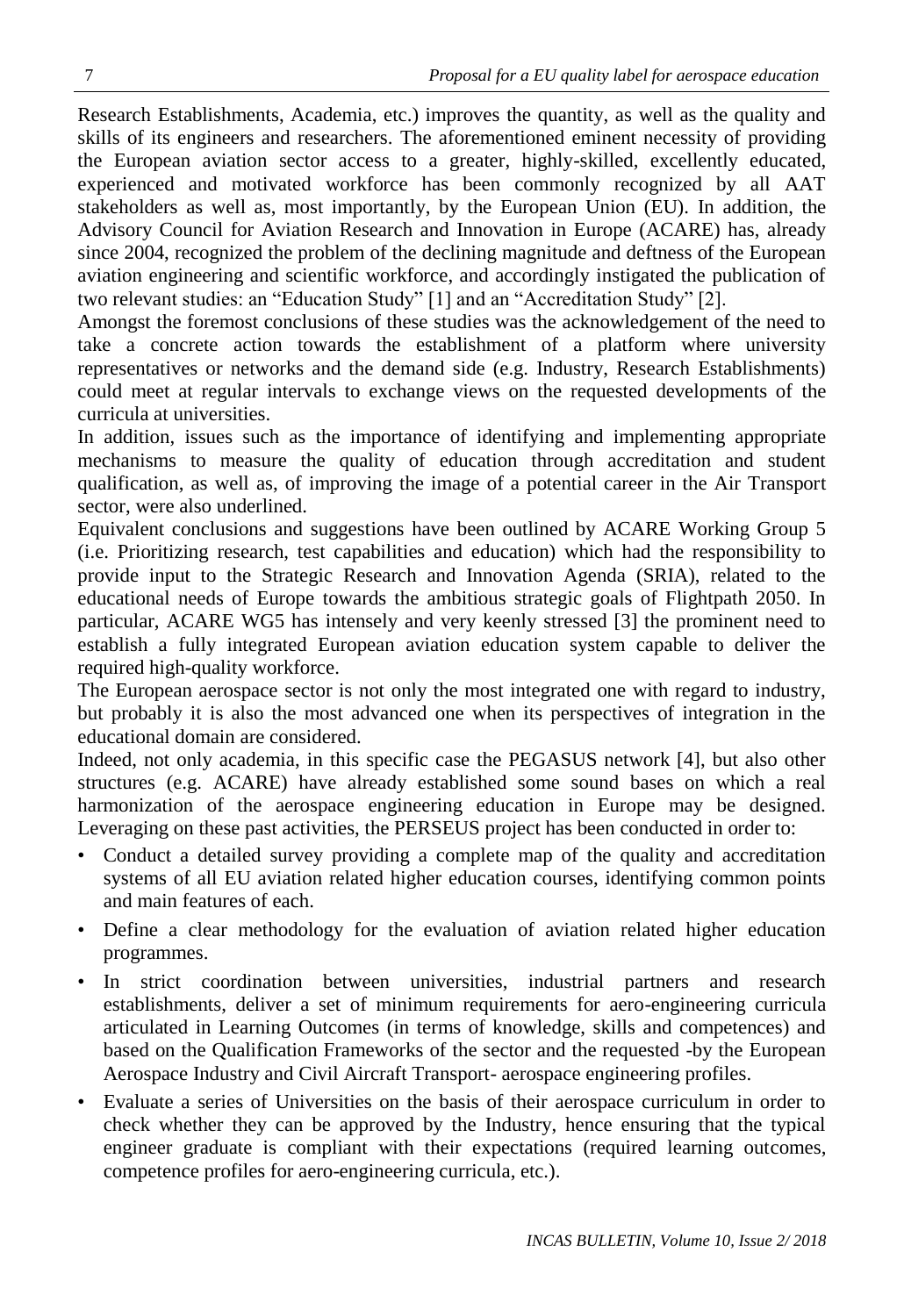## **2. THE QUALITY SYSTEMS OF EU AEROSPACE EDUCATION CURRICULA**

An analysis of accreditation schemes has been carried out for those 25 member states of the European Higher Education Area (EHEA) were aerospace-related programmes are on offer. The analysis focused on the questions to which extent degree programmes have to follow requirements stemming from external quality assurance regulations which would have an impact on the design and delivery of aerospace programmes. The analysis has highlighted those aspects which are of direct relevance to those designing and offering programmes. Thereby, the distinction between evaluation, assessment or accreditation does not have a significant influence on programme design and implementation. Where in evaluation and assessment an emphasis is typically put on enhancement and self-reflection, the main difference to accreditation is that in the latter an additional yes-no decision is taken at the end of the process. For a glossary of terms, see [5]. The general question to which the following analysis shall answer is: to which requirements drawn from external quality assurance do aerospace engineering programmes have to adhere to?

In a first step, the general distinction between an institutional and programme-based approach to external quality assurance is made. In the case of the former, criteria only exist on the level of the higher education institution as a whole and typically not for specific programmes. Where programme level criteria exit, the analysis will as a next step detail whether these are input based or learning-outcome oriented. Based on this, the analysis will furthermore establish whether specific subject-specific criteria exist or whether criteria apply to all programmes irrespective of their subject area.

The following table is intended to provide examples of the different external quality assurance approaches in use in the EHEA countries where aerospace degree programmes are offered. However, it should be noted that in most countries, a combination of approaches exists, sometimes with interdependencies between them, or differencing between types of institutions, or depending on whether or not educational programmes are new or being externally reviewed for the first time. The table thus should be read with caution. For a more detailed analysis, please refer to [6]

The main results of the analysis can be summarized as follows:

- A form of external quality assurance, either on the level of institutions or of programmes, is mandatory in all relevant countries, often in a combination of both approaches. While accreditation, i.e. procedures leading to a yes/no decision, is the most common, other schemes such as evaluation are also in use.
- Only a few countries (e.g. Poland, Lithuania, Romania, and Belgium) allow higher education institutions to choose an agency other than the national one to carry out the mandatory external evaluation. Nevertheless, the accreditation decision itself normally remains the exclusive right of the national accreditation agency. Only in one country, Germany, there is competition among nationally recognized agencies.
- An outcome-oriented approach, i.e. focusing on the achievement of intended learning outcomes by students during the course of study, forms the underpinning principle of all but a few agencies. Where there is currently not a strong focus on learning outcomes, change processes are already in place to adopt one.
- The vast majority of accreditation agencies do not stipulate any subject-specific criteria for degree programmes. Where such criteria exist, they do on the level of broad fields of a subject, e.g. engineering, but do not go beyond this into specific branches within the subject area. Notable exception is the German agency ASIIN which provides subject-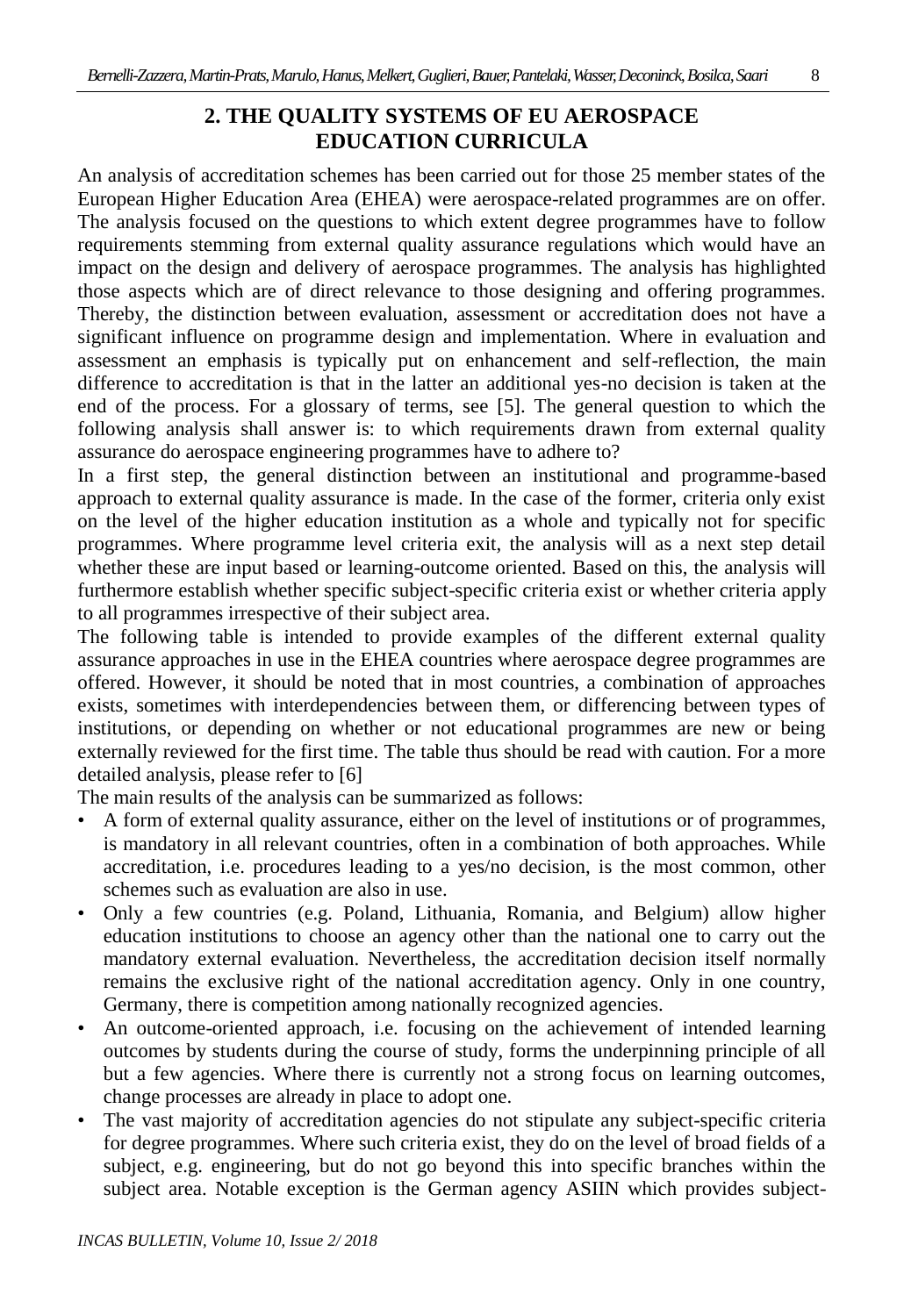specific criteria for a number of engineering disciplines, albeit not in the field of aerospace.

|                                                                                                                                                      | institutional                           | programme                               | accreditation                 | evaluation                                  | Subject-specific                      |
|------------------------------------------------------------------------------------------------------------------------------------------------------|-----------------------------------------|-----------------------------------------|-------------------------------|---------------------------------------------|---------------------------------------|
| <b>Czech Rep.</b>                                                                                                                                    | $\sqrt{\Delta}$                         | $\surd\Delta$                           | $\sqrt{\Delta}$               | $\sqrt{^{\Delta}}$                          |                                       |
| <b>France</b>                                                                                                                                        | $\checkmark$                            | $\checkmark^{\scriptscriptstyle\times}$ | $\checkmark$                  | $\checkmark$                                | No further criteria<br>beyond EUR-ACE |
| <b>Germany</b>                                                                                                                                       | $\sqrt{\circ}$                          | $\sqrt{\ }$                             | $\sqrt{\circ}$                |                                             |                                       |
| <b>Greece</b>                                                                                                                                        | $\sqrt{\Delta}$                         | $\surd\Delta$                           | $\sqrt{\Delta}$               | $\checkmark$ <sup><math>\Delta</math></sup> |                                       |
| <b>Italy</b>                                                                                                                                         | $\checkmark$                            | $\checkmark$                            | $\checkmark$                  |                                             | No further criteria<br>beyond EUR-ACE |
| Lithuania                                                                                                                                            | $\checkmark$                            | $\checkmark$                            |                               | $\checkmark$                                | X                                     |
| Netherlands /<br><b>Belgium</b> (Flanders)                                                                                                           | $\sqrt{\Delta}$                         | $\sqrt{\Delta}$                         | $\sqrt{\Delta}$               | $\sqrt{^{\Delta}}$                          | Χ                                     |
| Poland                                                                                                                                               | $\checkmark^{\scriptscriptstyle\times}$ | $\checkmark$                            |                               | $\checkmark$                                | X                                     |
| Portugal                                                                                                                                             | $\checkmark'$                           | $\checkmark$                            | $\sqrt{}$                     | $\checkmark$                                | No further criteria<br>beyond EUR-ACE |
| Romania                                                                                                                                              | $\checkmark$                            | $\checkmark$                            | $\checkmark$                  |                                             | No further criteria<br>beyond EUR-ACE |
| Slovakia                                                                                                                                             | $\sqrt{*}$                              | $\sqrt{*}$                              | $\sqrt{*}$                    |                                             |                                       |
| <b>Spain</b>                                                                                                                                         | $\checkmark$                            | ✓                                       | $\checkmark$                  |                                             | No further criteria<br>beyond EUR-ACE |
| <b>Sweden</b>                                                                                                                                        |                                         | $\checkmark$                            |                               | $\checkmark$                                | X                                     |
| UK                                                                                                                                                   | $\mathcal{N}^{\times \Delta}$           | $\mathcal{N}^{\times \Delta}$           | $\mathcal{N}^{\times \Delta}$ | $\mathcal{N}^{\times \Delta}$               | X                                     |
| * restrictions apply depending on type of institution/programme<br>$\times$ different agencies<br>A institutional evaluation/programme accreditation |                                         |                                         |                               |                                             |                                       |

Table 1 – National approaches to Quality Assurance in the EHEA

∆ institutional evaluation/programme accreditation

° HEIs can choose between programme and institutional accreditation

' complementary

## **3. PROPOSAL FOR STANDARDS FOR AEROSPACE CURRICULA**

The main aim of engineering education is to prepare graduates and make them competitive in the European job market. Moreover, graduates from aerospace engineering programs find also jobs in other engineering fields in industry. Therefore, the aim of any aerospace engineering degree should be to prepare a graduate with wider engineering knowledge, good adaptability to different engineering fields and awareness of the importance of life-long learning. One can become a professional engineer only through execution of engineering profession and a continual professional development.

According to the vision that Quality Assurance of the aerospace engineering degree programs should be in compliance with the European Quality Assurance Framework, that is EUR-ACE quality standards, it is emphasized that these quality standards are outcome oriented and are defined separately for both Bachelor and Master Degree Programs. However, focusing the quality assessment only on learning outcomes might be misleading, at least from the perspective of a University professor. In fact, learning outcomes are connected by "conditio sine qua non" with learning inputs. So, the number of ECs delivered in particular subjects in the program curricula is also one of indicators of the quality, but by far not the only one.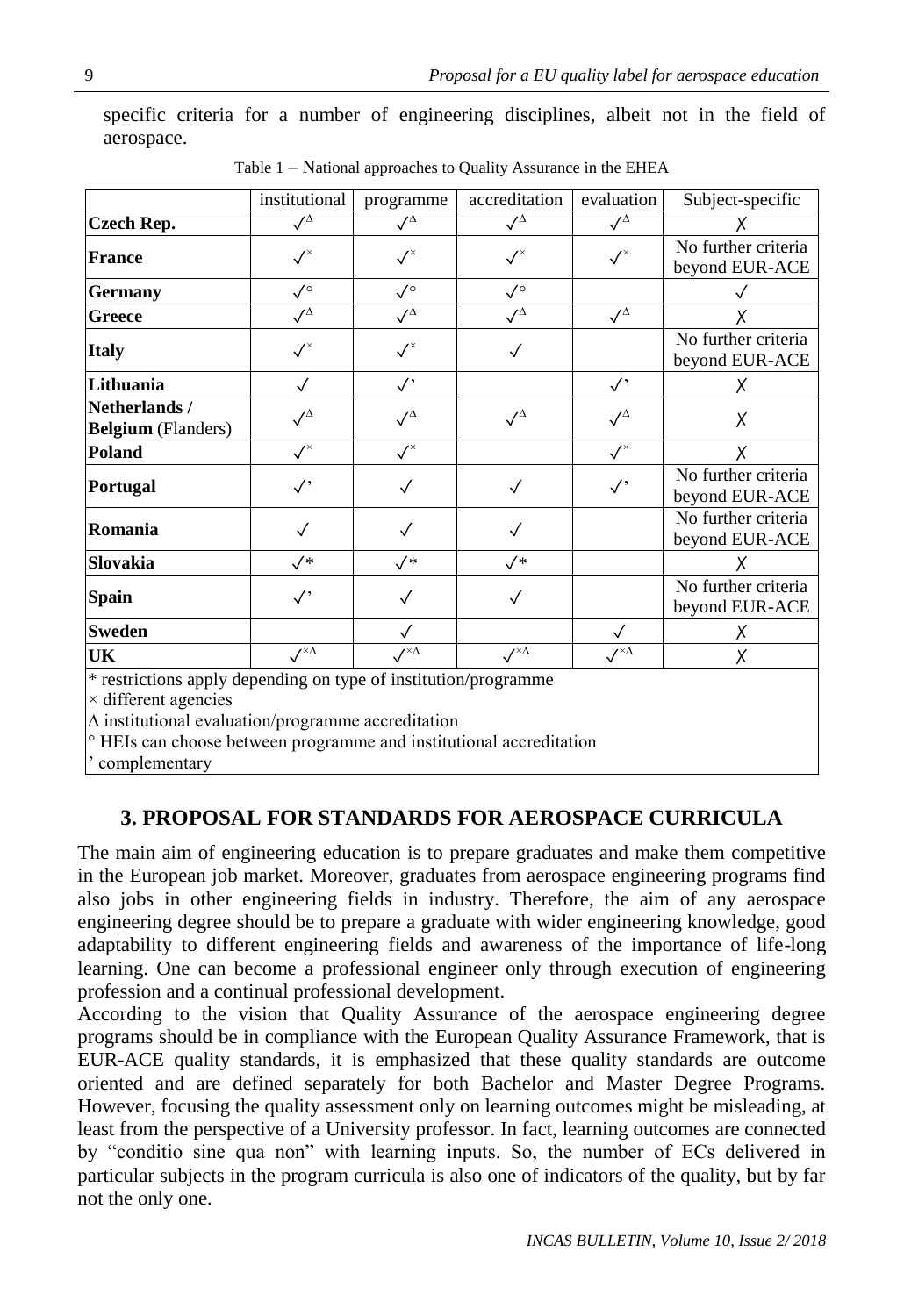## **3.1 Recommended learning outcomes at Master level**

Taking into consideration the introductory analysis, it is not recommended to formulate any standard requirement in terms of one or more specific profiles linked to one particular job orientation, but rather provide some general guidelines on what is expected from highstandard aerospace curricula at master level.

Considering the many different options to achieve a Master degree, in terms of semesters of study and division between Bachelor and Master, the following recommendations apply to the combination of Bachelor and Master. When a Master degree is designed as a postgraduate course, following a Bachelor, admission requirements must be defined in order to comply with the overall recommendations.

The following curriculum requirements specify subject areas appropriate to aero-engineering degrees but do not prescribe specific courses. The faculty must ensure that the program curriculum devotes adequate attention and time to each component, consistent with the outcomes and objectives of the program.

## **3.2 Indicative input criteria**

The main curriculum in aeronautical / aerospace engineering should include a mix of fundamental sciences, general engineering sciences, specific aero-engineering sciences and general (non-engineering) courses. Indicatively, considering the average teaching and learning capacity, the following division among the 4 groups can be identified as a preliminary indication in terms of input.

- Fundamental Sciences (recommended minimum 15%), that corresponds approximately to one year of a combination of University level mathematics and basic sciences, eventually with experimental experience. Basic sciences are defined as chemical and physical sciences.
- Engineering Sciences (recommended minimum 40%), having their roots in mathematics and basic sciences but carrying knowledge further toward creative application.
- At least 50% of the Engineering Sciences should be Aero-Engineering Sciences (that is, minimum 20% of the overall program or 60 ECs for a 5-year programme).
- General Courses, including foreign languages, sustainability and ethics, which complement the technical content of the curriculum.

## **3.3 Specific aerospace learning outcomes**

The specific Aero-Engineering Sciences should provide the graduates with learning outcomes in the following knowledge areas

- 1. Aircraft design, avionics and subsystems design / integration
- 2. Flight dynamics, performances, flight operations and flight testing
- 3. Fluid dynamics, aerodynamics
- 4. Structures, materials
- 5. Propulsion systems design

6. Aerospace telecoms / Communication and Navigation Systems / Air Traffic Management systems engineering

- 7. Airworthiness and aviation safety, aircraft operations & product life cycle
- 8. Aeronautical production and aircraft maintenance
- 9. Non-conventional / rotary wing aircraft design
- 10. Space technology
- 11. Space applications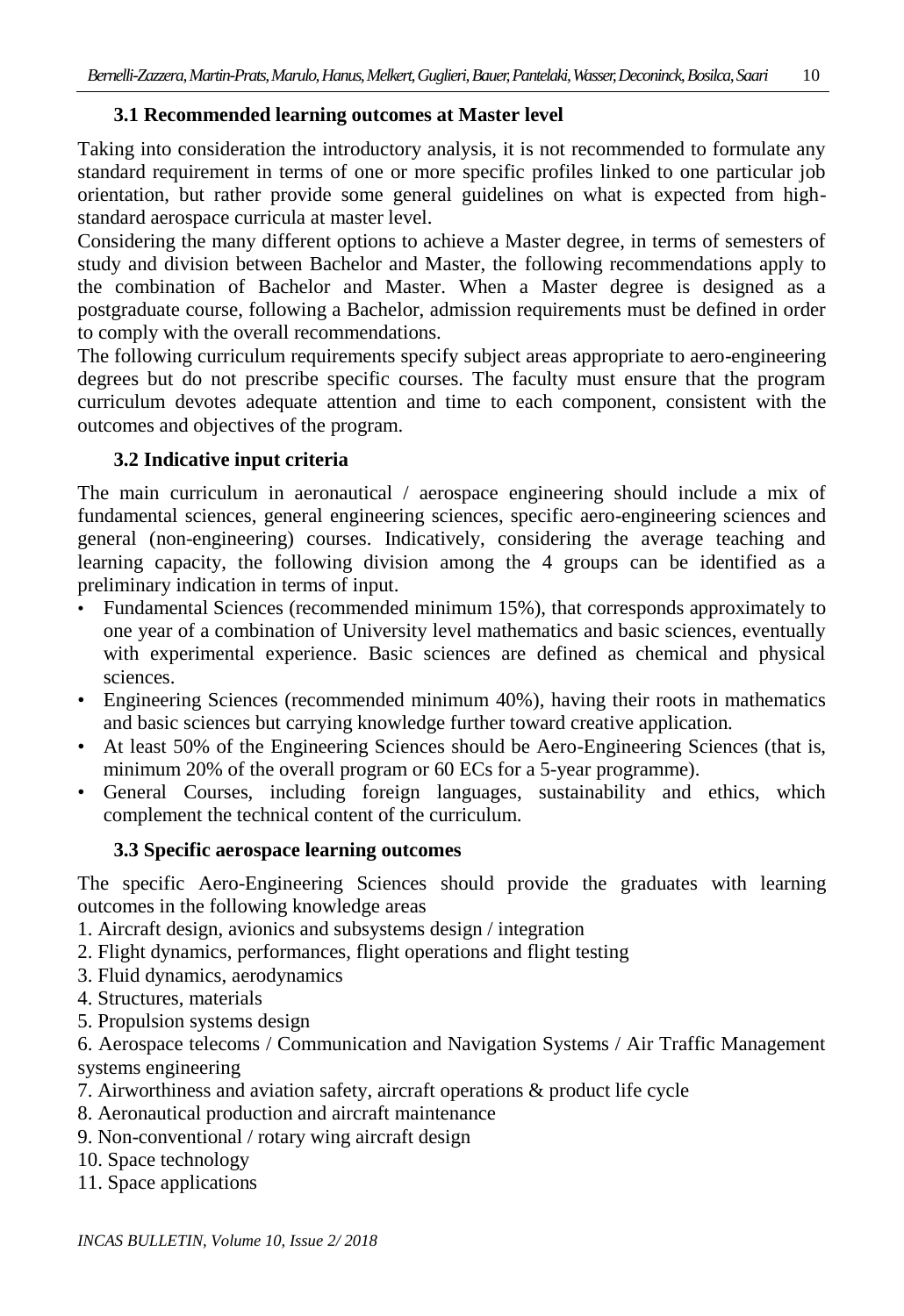12. Economic and financial aspects of aerospace projects, air transport economics

13. Environmental aspects / Sustainable development of aerospace projects

14. Configuration management in design and production

15. Integrated and complex technical environment

Each knowledge area is expanded into two broad learning outcomes as detailed in [6] and with a few examples given in table 2.

To provide additional flexibility in the characterisation of the programme, each University can include other specialized fields, which might be of interest for evaluation.

#### Table 2 – Learning outcomes

| 1. Aircraft design, avionics and subsystems design / integration                                                                                                                                                                                                                  |  |  |  |  |
|-----------------------------------------------------------------------------------------------------------------------------------------------------------------------------------------------------------------------------------------------------------------------------------|--|--|--|--|
| 1.1 Understanding the successive phases of airplane design, knowledge of essential parameters affecting airplane<br>performance and handling qualities, knowledge of aerospace fundamentals to design specific airplane parts and<br>systems                                      |  |  |  |  |
| 1.2 Knowledge of systems, avionics, instruments and aids to navigation systems, their design, performance and<br>integration, data processing and fusion, systems modelling, simulation and electronics implementation, special<br>electronic trials, signal processing and ASICs |  |  |  |  |
| 2. Flight dynamics, performances, flight operations and flight testing                                                                                                                                                                                                            |  |  |  |  |
| 2.1 Knowledge of the aircraft load distribution, typical manoeuvres and aircraft longitudinal and lateral derivatives,<br>understanding the main parameters influencing the aircraft performances                                                                                 |  |  |  |  |
| 2.2 Knowledge of the aircraft certification flight testing, flight log preparation, instrumentation calibration, in-flight<br>data acquisition and flight data reduction, ability to correlate experimental results with numerical-theoretical<br>computations.                   |  |  |  |  |
| 3. Fluid dynamics, aerodynamics                                                                                                                                                                                                                                                   |  |  |  |  |
| 3.1 Understanding the principles & theory of fluid dynamics, specifically aerodynamics, compressibility, viscosity,<br>aeroacoustics                                                                                                                                              |  |  |  |  |
| 3.2 Modelling of complex internal and external flows, handling of numerical and experimental methods                                                                                                                                                                              |  |  |  |  |
| 4. Structures, materials                                                                                                                                                                                                                                                          |  |  |  |  |
| 4.1 Having knowledge of the fabrication of lightweight structures, the choice of appropriate materials, the link<br>between structural properties and mechanical behavior                                                                                                         |  |  |  |  |
| 4.2 Knowledge of experimental and numerical methods for prediction of deformation, stress, fatigue, damage,                                                                                                                                                                       |  |  |  |  |
| 5. Propulsion systems design                                                                                                                                                                                                                                                      |  |  |  |  |
| 5.1 Knowledge of the principles, theory of operation and state-of-the-art analysis and design tools of propulsion                                                                                                                                                                 |  |  |  |  |
| systems.                                                                                                                                                                                                                                                                          |  |  |  |  |
| 5.2 Knowledge of complex and coupled phenomena associated with reactive flows                                                                                                                                                                                                     |  |  |  |  |
| 6. Aerospace telecoms / CNS / ATM systems engineering                                                                                                                                                                                                                             |  |  |  |  |
| 6.1 Understanding the fundamentals of telecommunications and their applications to aeronautics and/or space<br>systems, in particular for air-ground communications, navigation, surveillance, positioning, air traffic control systems,<br>etc                                   |  |  |  |  |
| 6.2 Knowledge of design and test equipment / software for aeronautical / space communications purposes                                                                                                                                                                            |  |  |  |  |
|                                                                                                                                                                                                                                                                                   |  |  |  |  |

It is expected that the learning outcomes will in most part cover the areas listed from 1 to 12, which represent core aerospace knowledge areas, while knowledge areas 13, 14 and 15 are complementary aerospace knowledge areas. Furthermore, it is expected that learning outcomes of a high quality Master will cover at least 3 or 4 of the above listed core knowledge areas.

Students must be prepared for engineering practice through a curriculum culminating in a major individual work (design project, internship and/or thesis) based on the knowledge and skills acquired in earlier course work and incorporating appropriate engineering standards and multiple realistic constraints. The individual work should also incorporate the latest knowledge and eventually prepare the graduates for further studies and research.

## **3.4 Skills and abilities**

Aerospace graduates should possess skills and abilities suited for a typical international technical employment in a multicultural and multidisciplinary team. This is detailed by table 3.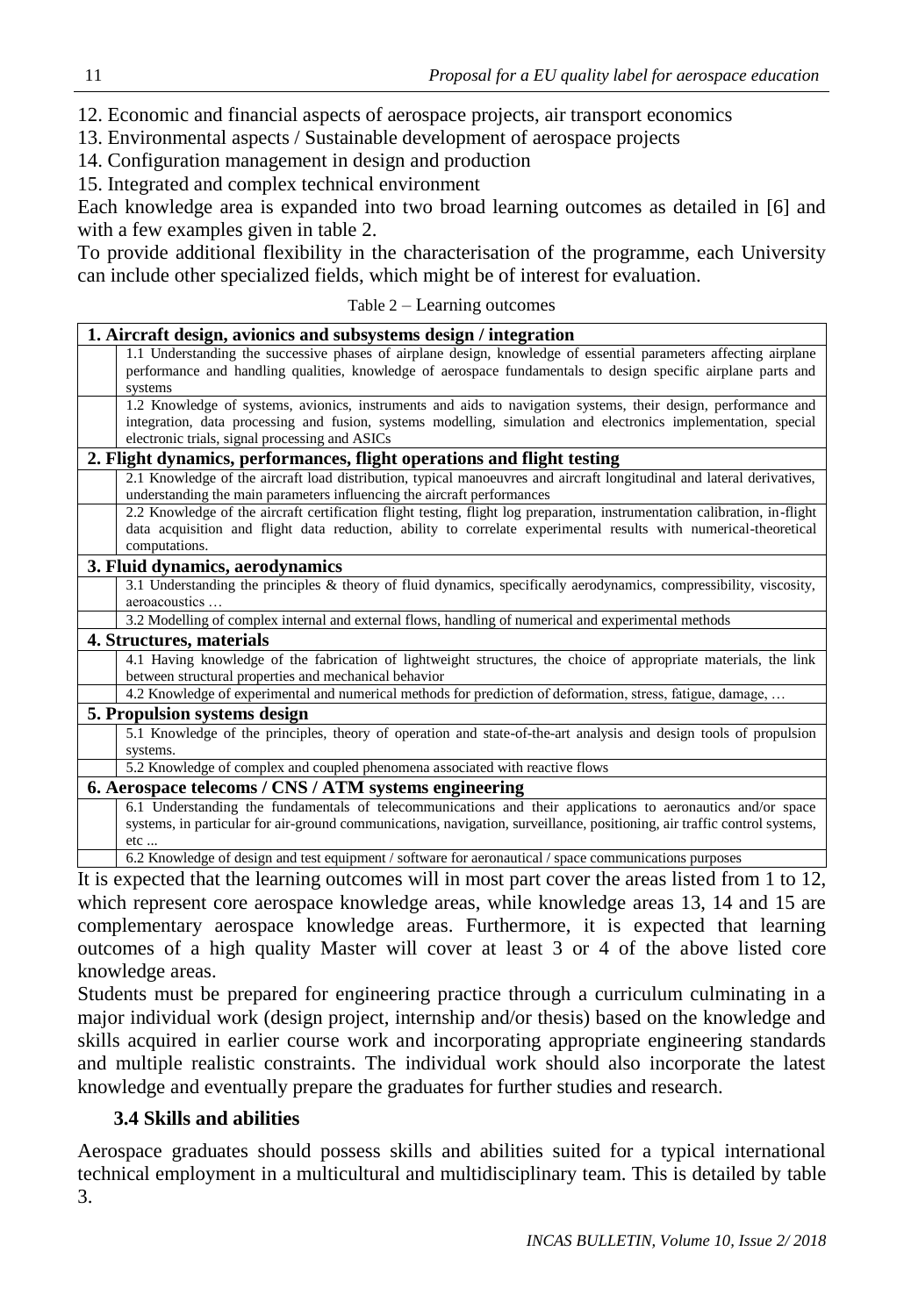#### Table 3 – Skills and abilities

#### **A) Technical**

Simulation and software proficiency / CAD-CAE-CAM / Writing technical specifications / Conducting a technical or economical study

#### **B) Methodological**

Analysing and solving a technical problem / Managing a technical meeting / Managing a technical project or programme / Writing a synthetic report, final project report or technical document to be used as a reference by others

#### **C) Interpersonal**

Team working, team management / Working in a multicultural environment / Proficiency in English / Oral communication skills

#### **D) Complementary**

Proficiency in a (second) foreign language other than English / Industrial experience / Ability to integrate non-technical parameters (economical, juridical, environmental…) in proposed technical solutions / Personal skills / Behaviours (Independent working, autonomy, Well-being, stress management, Analytical skills, Time management, Intercultural, open mind set, capability to work in different countries/business environment) / Management skills (Business acumen, Leadership / decision making, Influencing / negotiating skills)

#### **3.5 Suggested learning outcomes assessment**

The assessment of the learning outcomes will be based on a peer evaluation process and on a matching between the programme outcomes and the industry needs. The Coordinator of the programme under evaluation will have to complete a curriculum description table, called hereafter PERSEUS curriculum description table (CDT), where all the aero-engineering learning outcomes are collected. It is responsibility of the course Coordinator to provide a map of the learning outcomes of the degree assessed and to provide sufficient details to allow the peer evaluation. Assuming the degree assessed is undergoing its national accreditation process, or the EUR-ACE process, the completed PERSEUS curriculum description table will be the only additional document required.

The PERSEUS curriculum description table will be also completed by an appropriate set of relevant employers of aero-engineering graduates, indicating the relative importance of the learning outcomes.

The programme learning outcomes will be then compared to the information provided by the employers, to understand how the programme fits the employers' needs. It is anticipated that a successful programme can in general:

- Fit the needs of one single employer
- Fit the average needs of a group of employers
- Fit the average needs of the employers

Should the programme not undergo a national accreditation process or the EUR-ACE process, one additional document will be required, taking the role of the self-assessment reports of the EUR-ACE process. This document will be hereafter called Visiting Team Report (VTR). The VTR will have to include additional information regarding those activities which support an efficient teaching, particularly in the domain of aerospace: engineering workspaces and facilities, involvement of student teams in industrial projects, international relations and student exchange volumes, size of the classes and yearly number of degrees awarded.

## **4. PROPOSAL FOR A PROCEDURE FOR THE QUALITY EVALUATION OF AEROSPACE CURRICULA**

The proposed procedure for the quality evaluation proposed for aerospace curricula is based on the following assumptions: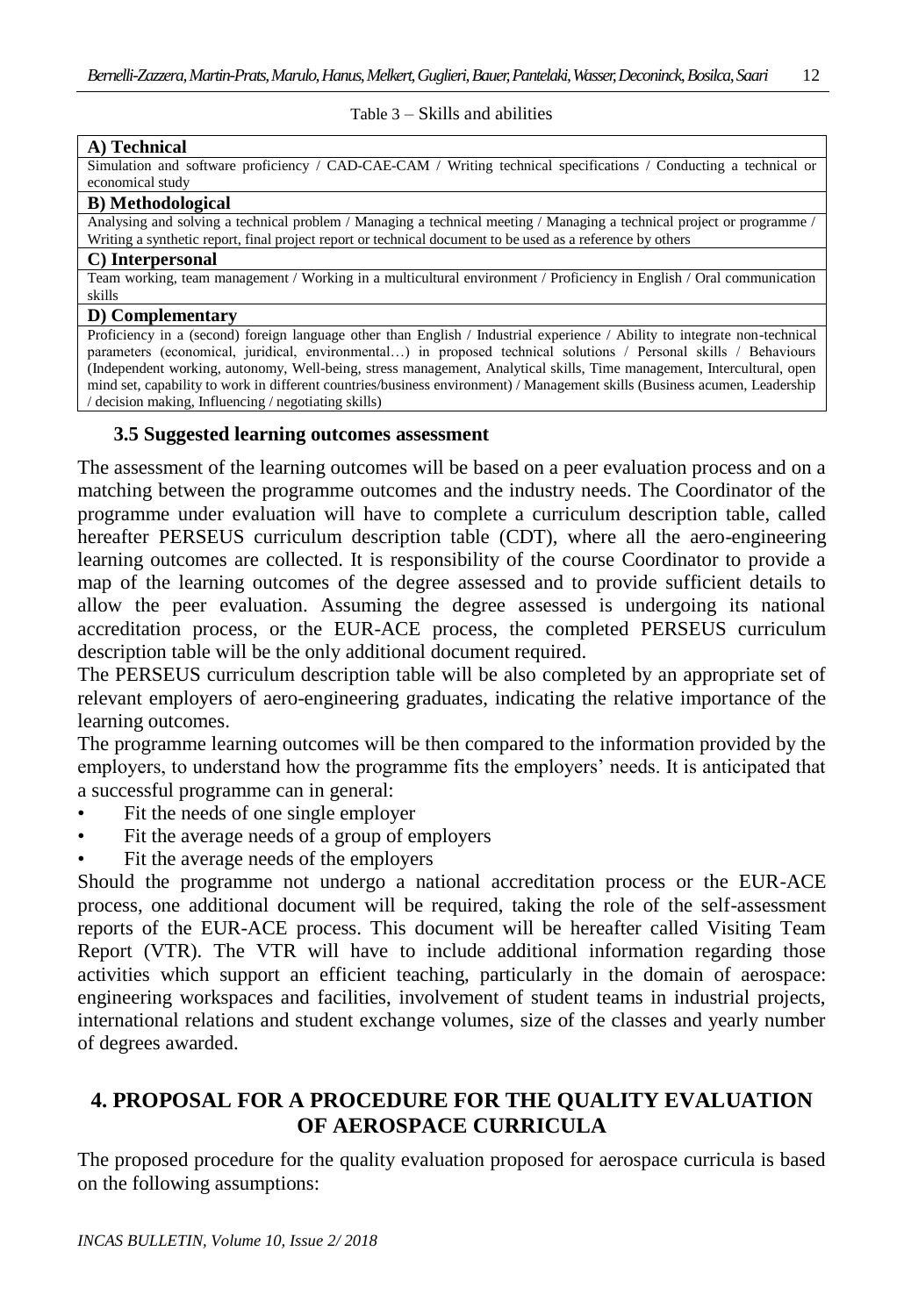- The procedure should be as light as possible. The evaluation process should, whenever possible, be performed as a piggy-back of an existing national accreditation process, including in this also the EUR-ACE process. Piggy-backing is considered as a means of avoiding the duplication of efforts as well as economizing costs. In a piggy-backing procedure, only those subject-specific elements are added which have not yet been assessed in the basic procedure. These will be in most cases limited to learning outcome statements as all generic aspects of programme design, implementation and review are typically stipulated by the national criteria.
- In this case of piggy-backing, additional documents to be provided must be kept to a minimum and represent the sector-specific documents.
- Should the programme not undergo a national accreditation process or the EUR-ACE process, some complementary information should be provided, to include additional information regarding those activities which support an efficient teaching, particularly in the domain of aero-engineering.

The main goal of the PERSEUS process is the evaluation of the quality of the aerospace curricula in the European context, whereas the accreditation of the programme can be seen as an optional extension of the process, subject to further national regulations.

In the following, the process is proposed in view of the awarding of a sector-specific, content based, quality label, to be issued by an appropriate legally recognized and qualified institution.

## **4.1 Procedure for quality evaluation**

The University under evaluation should prepare the PERSEUS curriculum description table and the PERSEUS visiting team report documentation. Upon completion of the documents, an audit team composed of at least 3 evaluators will be formed and a site visit will be performed to check the documents and discuss face-to-face with the curriculum managers, professors and students. The composition of the evaluating team should include at least 1 representative from the academic sector and at least 1 representative from non-academic sector (industry, research establishments, accreditation agencies, education institutions from a variety of EU countries). Considering the European perspective of the PERSEUS label, the documentation provided should be written in English.

The PERSEUS audit team will visit the University and the documents will be prepared before, during and after the visit in order to provide the final visiting team report. The final VTR will include the opinion of the audit team on the evaluated programme, including strengths, weaknesses and recommendations for minor or significant improvements. The evaluation should also include a comparison of the learning outcomes of the evaluated programme and the information provided by the employers, to understand how the programme fits the employers' needs. On the basis of the VTR, a decision can be taken as to the quality of the programme.

## **4.2 Extension of the procedure for quality evaluation to combine it with accreditation**

If the University under evaluation is being assessed in the framework of its national accreditation or quality assurance, then the PERSEUS curriculum description table should be added to the documentation for the national accreditation.

If the University is being evaluated under the process of EUR-ACE accreditation, the PERSEUS curriculum description table should be added to their documents and the EUR-ACE learning outcomes indicated in the EUR-ACE documents should be compliant with the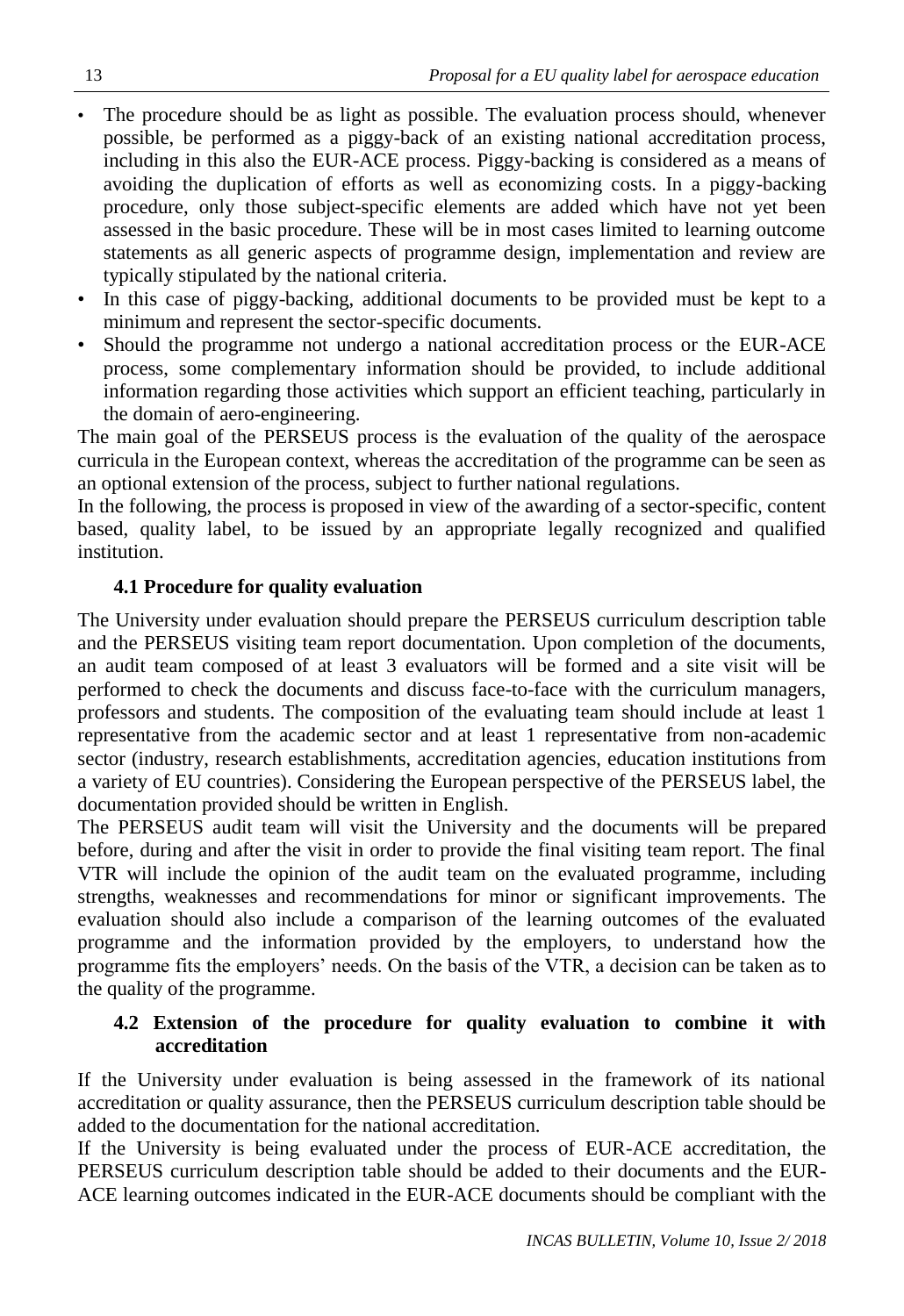PERSEUS learning outcomes. In both cases, a PERSEUS audit team will visit the University, possibly together with the (inter)national / EUR-ACE assessment team. The final VTR will include the opinion of the audit team on the evaluated programme, including strengths, weaknesses and recommendations for minor or significant improvements. The evaluation should also include a comparison of the learning outcomes of the evaluated programme and the information provided by the employers, to understand how the programme fits the employers' needs. Should the national / EUR-ACE accreditation be successful, on the basis of the VTR, a sector-specific decision can be taken as to the quality of the programme. This final decision would be meaningless in case the national / EUR-ACE accreditation is not granted.

## **4.3 The Visiting Team Report**

The Visiting Team Report should:

- a) Provide a judgement on the fitness-for-purpose of the programme contents as seen by the aerospace stakeholders (industrial counterparts, aircraft manufacturers, airlines …),
- b) Express, if appropriate, a criticism on the information provided by the PERSEUS Curriculum description table,
- c) Present an objective analysis of the strengths and weaknesses of the aerospace programme(s) offered by the University under evaluation,
- d) Include and discuss relevant additional information gathered by the visiting team,
- e) Provide an evaluation of the programme together with a recommendation to support the decision on awarding the label.

## **4.4 The test of the procedure on 8 Universities**

The procedure identified has been implemented and tested on a group of 8 Universities across the EU. The Universities have been carefully selected and have cooperated on a voluntary basis, in order to evaluate the level of fulfilment of the required standards for aeroengineering curricula and the aerospace specific quality criteria defined.

Following the site visits, the 8 visiting teams provided some comments on the PERSEUS procedure and on the ease of evaluation of the quality of the curricula on the basis of the documentation requested (CDT and VTR) and on the structure of the visit. A total of 21 experts have been involved in the visiting teams, out of which 12 from the academic sector and 9 from the non-academic sector. Overall, the PERSEUS procedure has been appreciated for its simplicity and appropriateness. The overall conclusion on this important step in the project is that the PERSEUS process appears well balanced in terms of effort and in terms of effectiveness in assessing the quality of the aerospace curriculum offered. Minimal adjustments to the structure of the main documents (CDT and VTR) can be implemented to further improve and clarify the process.

Similarly, the Universities assessed have been asked to provide a feedback in order to assess the usefulness of the PERSEUS process as perceived by the provider of the aerospace degree. According to the opinions of the University staff involved in the peer evaluation, some strong points clearly emerge as added value, compared to other types of evaluation of the curriculum. In general, the main appreciation is related to the fact that the evaluation is made by peers. A second group of positive comments relate to the fact that the experts in the visiting team must also critically analyse the curriculum offered by the University under evaluation, proposing improvements and highlighting eventual weak points. This is appreciated due to the constructive approach adopted and the fact that the focus is on the curriculum rather than on other aspects of the education. Another consideration relates to the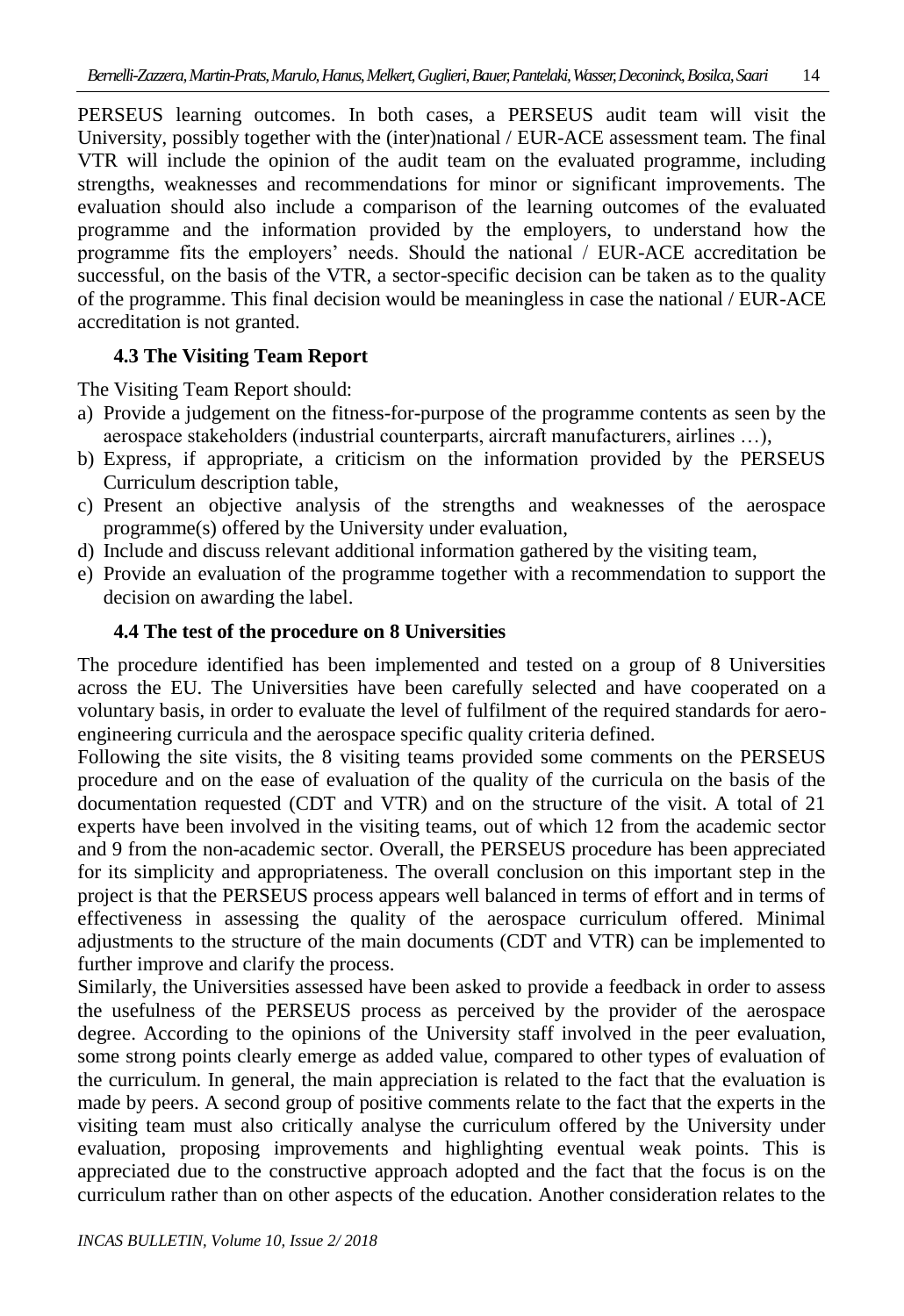involvement of the Faculty in the process. Some of the Universities even stated that they would not mind if PERSEUS would be the only accreditation process in place, replacing even the national accreditation. All the Universities agree on the fact that the effort in preparing the documentation and managing the site visit is worth the final result.

## **5. THE WAY FORWARD**

In order to build a sustainable European system of QA, one generally needs to have at least the following elements in place:

a) Sound Set of broadly accepted criteria/learning outcomes.

The PERSEUS project has accomplished a lot in as much as this is one of the few existing fields, where below the umbrella of the general engineering criteria more refined qualification profiles for sub disciplines were formulated/elaborated.

- b) Sound procedural principles
- c) Group of trained peers.

This PERSEUS project forms an important step in this direction. With the execution of all together 8 pilot evaluations, a first group of PERSEUS experts has been built which constitutes the nucleus of a future of qualified peers in the field of aerospace engineering

d) International Recognition

e) Legal Registration.

The major line of thought is to cooperate with the Council of European Aerospace Societies (CEAS), which is currently the broadest representation of the aerospace engineering community. CEAS would have to associate the broad range of stakeholder participating in this project and beyond in order to guarantee the acceptance in the European aerospace community

What has been elaborated within PERSEUS over the past 2 years, can be used for multiple functions

a) For Internal Quality Assurance

The learning outcomes formulated could be used as a point of orientation when it comes to

- Revising or modernizing existing programs in the field of aerospace engineering
- Developing new curricula in this field
- Of special relevance is the PERSEUS methodology for the establishment of international joint degree programs in the field, as this is on top of the agenda of the European ministers of education and the Bologna process
- For benchmarking exercises, in the framework of which various aerospace engineering curricula strive to compare their educational outcomes
- For alignment exercises of curricula with national qualification frameworks in general.

b) For External Quality Assurance

External quality assurance in Europe comes in various forms: evaluation, audit, accreditation decisions.

Within the external QA logic, PERSEUS has privileged the form of evaluations leaving aside the accreditations, since in the former variation the enhancement concept is predominant, whereas in the accreditation a yes/no decision is being taken and the accountability/control aspect is prevalent.

The most appropriate application of the criteria and methodology developed during the PERSEUS project seem to be for internal quality assurance and for the evaluation aspect of the external quality assurance. In order to establish a EU-wide system of external quality assurance in aerospace, the PERSEUS project team has concluded that it is best to find an